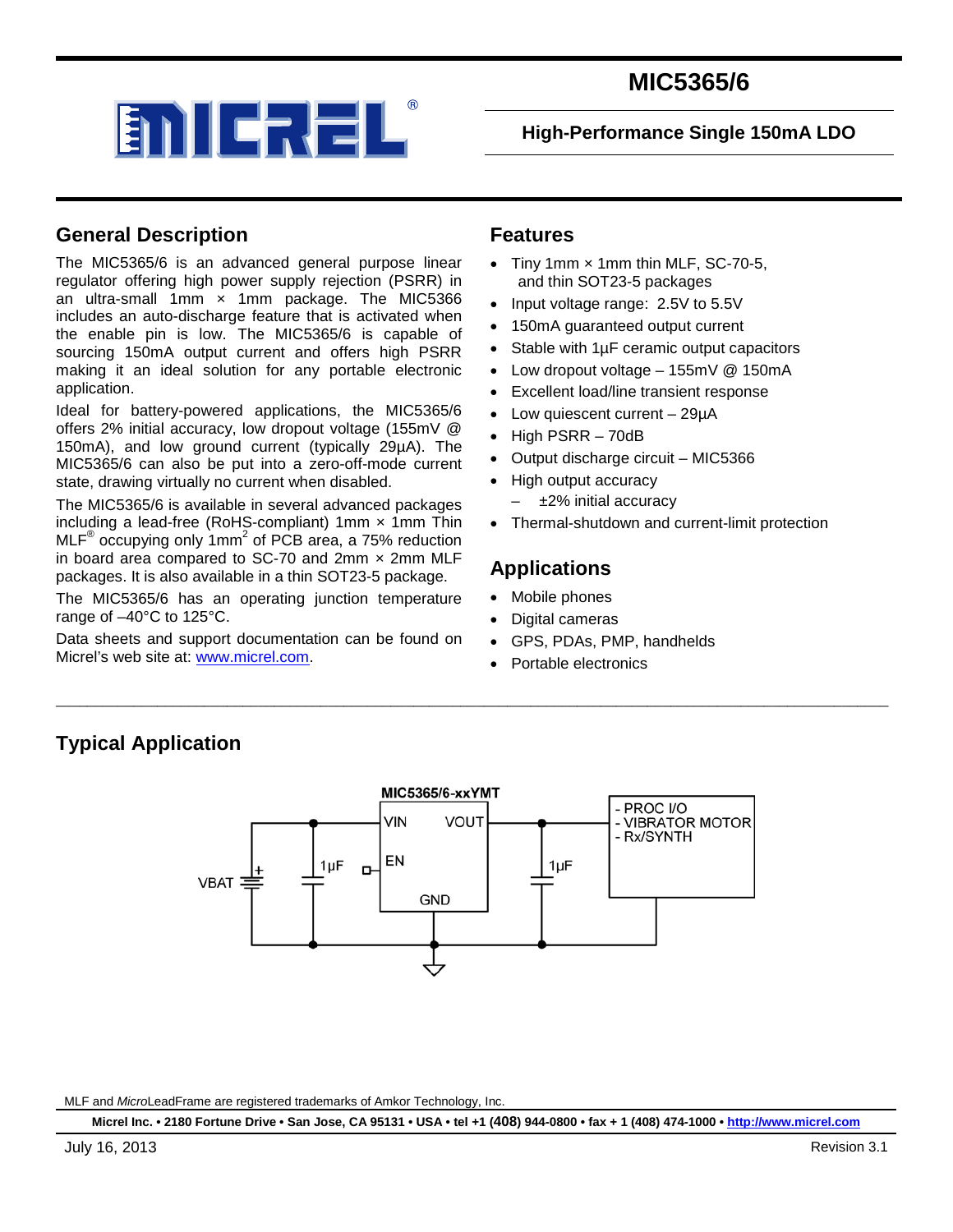### **Block Diagrams**







**MIC5366 Block Diagram**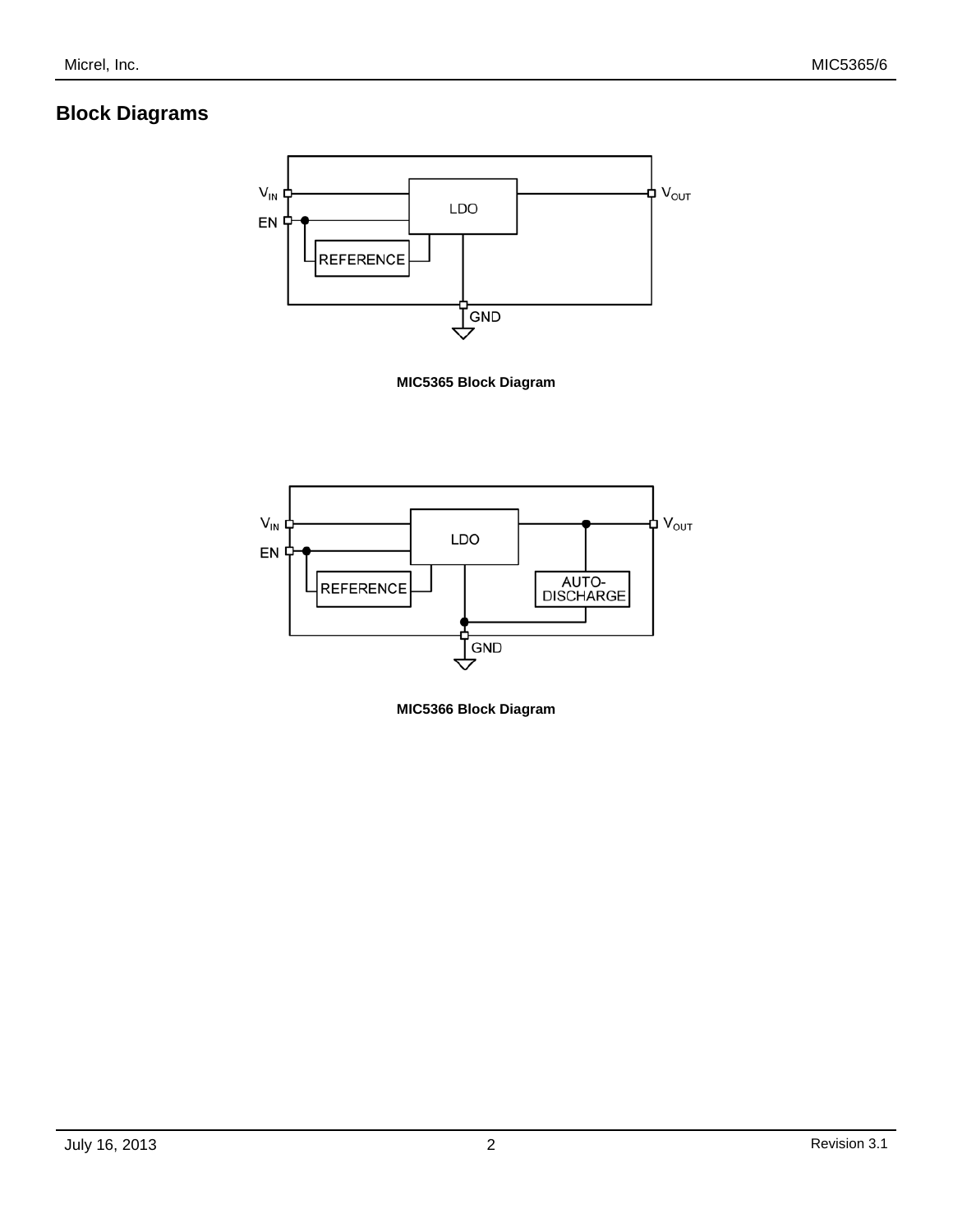# **Ordering Information**

| <b>Part Number</b> | <b>Marking</b><br>Code | Output<br>Voltage | <b>Temperature Range</b>             | Package                  | <b>Lead Finish</b> |
|--------------------|------------------------|-------------------|--------------------------------------|--------------------------|--------------------|
| MIC5365-1.0YMT     | 5C                     | 1.0V              | $-40^{\circ}$ C to +125 $^{\circ}$ C | 4-Pin 1mm x 1mm Thin MLF | Pb-Free            |
| MIC5365-1.2YMT     | 54                     | 1.2V              | $-40^{\circ}$ C to +125 $^{\circ}$ C | 4-Pin 1mm x 1mm Thin MLF | Pb-Free            |
| MIC5365-1.3YMT     | 55                     | 1.3V              | $-40^{\circ}$ C to $+125^{\circ}$ C  | 4-Pin 1mm x 1mm Thin MLF | Pb-Free            |
| MIC5365-1.5YMT     | 5F                     | 1.5V              | $-40^{\circ}$ C to $+125^{\circ}$ C  | 4-Pin 1mm x 1mm Thin MLF | Pb-Free            |
| MIC5365-1.8YMT     | 5G                     | 1.8V              | $-40^{\circ}$ C to +125 $^{\circ}$ C | 4-Pin 1mm x 1mm Thin MLF | Pb-Free            |
| MIC5365-2.0YMT     | 5H                     | 2.0V              | $-40^{\circ}$ C to +125 $^{\circ}$ C | 4-Pin 1mm x 1mm Thin MLF | Pb-Free            |
| MIC5365-2.5YMT     | 5J                     | 2.5V              | $-40^{\circ}$ C to +125 $^{\circ}$ C | 4-Pin 1mm x 1mm Thin MLF | Pb-Free            |
| MIC5365-2.6YMT     | 5K                     | 2.6V              | $-40^{\circ}$ C to +125 $^{\circ}$ C | 4-Pin 1mm x 1mm Thin MLF | Pb-Free            |
| MIC5365-2.7YMT     | 5L                     | 2.7V              | $-40^{\circ}$ C to +125 $^{\circ}$ C | 4-Pin 1mm x 1mm Thin MLF | Pb-Free            |
| MIC5365-2.8YMT     | 5M                     | 2.8V              | $-40^{\circ}$ C to +125 $^{\circ}$ C | 4-Pin 1mm x 1mm Thin MLF | Pb-Free            |
| MIC5365-2.85YMT    | 5N                     | 2.85V             | $-40^{\circ}$ C to $+125^{\circ}$ C  | 4-Pin 1mm x 1mm Thin MLF | Pb-Free            |
| MIC5365-2.9YMT     | 50                     | 2.9V              | $-40^{\circ}$ C to +125 $^{\circ}$ C | 4-Pin 1mm x 1mm Thin MLF | Pb-Free            |
| MIC5365-3.0YMT     | 5P                     | 3.0V              | $-40^{\circ}$ C to $+125^{\circ}$ C  | 4-Pin 1mm x 1mm Thin MLF | Pb-Free            |
| MIC5365-3.1YMT     | 5Q                     | 3.1V              | $-40^{\circ}$ C to +125 $^{\circ}$ C | 4-Pin 1mm x 1mm Thin MLF | Pb-Free            |
| MIC5365-3.3YMT     | 5S                     | 3.3V              | $-40^{\circ}$ C to +125 $^{\circ}$ C | 4-Pin 1mm x 1mm Thin MLF | Pb-Free            |
| MIC5365-1.0YC5     | 65C                    | 1.0V              | $-40^{\circ}$ C to +125 $^{\circ}$ C | SC-70-5                  | Pb-Free            |
| MIC5365-1.2YC5     | 654                    | 1.2V              | $-40^{\circ}$ C to +125 $^{\circ}$ C | SC-70-5                  | Pb-Free            |
| MIC5365-1.3YC5     | 655                    | 1.3V              | $-40^{\circ}$ C to +125 $^{\circ}$ C | SC-70-5                  | Pb-Free            |
| MIC5365-1.5YC5     | 65F                    | 1.5V              | $-40^{\circ}$ C to +125 $^{\circ}$ C | SC-70-5                  | Pb-Free            |
| MIC5365-1.8YC5     | 65G                    | 1.8V              | $-40^{\circ}$ C to +125 $^{\circ}$ C | SC-70-5                  | Pb-Free            |
| MIC5365-2.0YC5     | 65H                    | 2.0V              | $-40^{\circ}$ C to $+125^{\circ}$ C  | SC-70-5                  | Pb-Free            |
| MIC5365-2.5YC5     | 65J                    | 2.5V              | $-40^{\circ}$ C to +125 $^{\circ}$ C | SC-70-5                  | Pb-Free            |
| MIC5365-2.6YC5     | 65K                    | 2.6V              | $-40^{\circ}$ C to +125 $^{\circ}$ C | SC-70-5                  | Pb-Free            |
| MIC5365-2.7YC5     | 65L                    | 2.7V              | $-40^{\circ}$ C to +125 $^{\circ}$ C | SC-70-5                  | Pb-Free            |
| MIC5365-2.8YC5     | 65M                    | 2.8V              | $-40^{\circ}$ C to +125 $^{\circ}$ C | SC-70-5                  | Pb-Free            |
| MIC5365-2.85YC5    | 65N                    | 2.85V             | $-40^{\circ}$ C to +125 $^{\circ}$ C | SC-70-5                  | Pb-Free            |
| MIC5365-2.9YC5     | 65O                    | 2.9V              | $-40^{\circ}$ C to +125 $^{\circ}$ C | SC-70-5                  | Pb-Free            |
| MIC5365-3.0YC5     | 65P                    | 3.0V              | $-40^{\circ}$ C to +125 $^{\circ}$ C | SC-70-5                  | Pb-Free            |
| MIC5365-3.3YC5     | 65S                    | 3.3V              | $-40^{\circ}$ C to +125 $^{\circ}$ C | SC-70-5                  | Pb-Free            |
| MIC5365-1.2YD5     | 645                    | 1.2V              | $-40^{\circ}$ C to +125 $^{\circ}$ C | 5-Pin TSOT23             | Pb-Free            |
| MIC5365-1.8YD5     | $\underline{6G5}$      | 1.8V              | $-40^{\circ}$ C to +125 $^{\circ}$ C | 5-Pin TSOT23             | Pb-Free            |
| MIC5365-2.8YD5     | 6M5                    | 2.8V              | $-40^{\circ}$ C to $+125^{\circ}$ C  | 5-Pin TSOT23             | Pb-Free            |
| MIC5365-2.85YD5    | 6N <sub>5</sub>        | 2.85V             | $-40^{\circ}$ C to +125 $^{\circ}$ C | 5-Pin TSOT23             | Pb-Free            |
| MIC5365-3.3YD5     | 6S <sub>5</sub>        | 3.3V              | $-40^{\circ}$ C to +125 $^{\circ}$ C | 5-Pin TSOT23             | Pb-Free            |
| MIC5366-1.0YMT*    | 6C                     | 1.0V              | $-40^{\circ}$ C to +125 $^{\circ}$ C | 4-Pin 1mm x 1mm Thin MLF | Pb-Free            |
| MIC5366-1.2YMT*    | 64                     | 1.2V              | $-40^{\circ}$ C to +125 $^{\circ}$ C | 4-Pin 1mm x 1mm Thin MLF | Pb-Free            |
| MIC5366-1.3YMT*    | 65                     | 1.3V              | $-40^{\circ}$ C to +125 $^{\circ}$ C | 4-Pin 1mm x 1mm Thin MLF | Pb-Free            |
| MIC5366-1.5YMT*    | 6F                     | 1.5V              | $-40^{\circ}$ C to +125 $^{\circ}$ C | 4-Pin 1mm x 1mm Thin MLF | Pb-Free            |
| MIC5366-1.8YMT*    | 6G                     | 1.8V              | $-40^{\circ}$ C to +125 $^{\circ}$ C | 4-Pin 1mm x 1mm Thin MLF | Pb-Free            |
| MIC5366-2.0YMT*    | 6H                     | 2.0V              | $-40^{\circ}$ C to +125 $^{\circ}$ C | 4-Pin 1mm x 1mm Thin MLF | Pb-Free            |
| MIC5366-2.5YMT*    | 6J                     | 2.5V              | $-40^{\circ}$ C to +125 $^{\circ}$ C | 4-Pin 1mm x 1mm Thin MLF | Pb-Free            |
| MIC5366-2.6YMT*    | 6K                     | 2.6V              | $-40^{\circ}$ C to +125 $^{\circ}$ C | 4-Pin 1mm x 1mm Thin MLF | Pb-Free            |
| MIC5366-2.7YMT*    | 6L                     | 2.7V              | $-40^{\circ}$ C to +125 $^{\circ}$ C | 4-Pin 1mm x 1mm Thin MLF | Pb-Free            |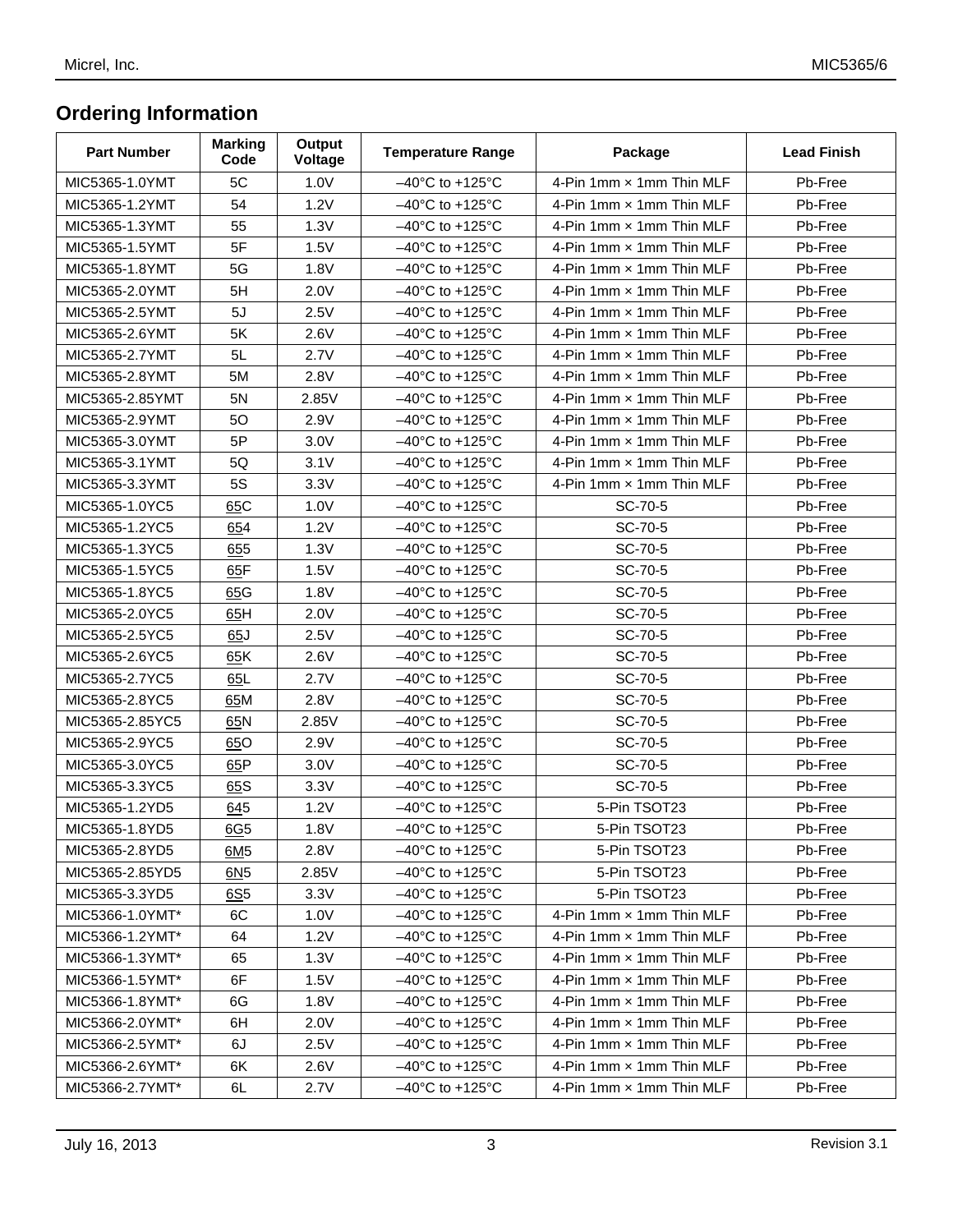## **Ordering Information (Continued)**

| <b>Part Number</b> | <b>Marking</b><br>Code | Output<br><b>Voltage</b> | <b>Temperature Range</b>             | Package                  | <b>Lead Finish</b> |
|--------------------|------------------------|--------------------------|--------------------------------------|--------------------------|--------------------|
| MIC5366-2.8YMT*    | 6M                     | 2.8V                     | $-40^{\circ}$ C to $+125^{\circ}$ C  | 4-Pin 1mm x 1mm Thin MLF | Pb-Free            |
| MIC5366-2.85YMT*   | 6N                     | 2.85V                    | $-40^{\circ}$ C to $+125^{\circ}$ C  | 4-Pin 1mm x 1mm Thin MLF | Pb-Free            |
| MIC5366-2.9YMT*    | 60                     | 2.9V                     | $-40^{\circ}$ C to $+125^{\circ}$ C  | 4-Pin 1mm x 1mm Thin MLF | Pb-Free            |
| MIC5366-3.0YMT*    | 6P                     | 3.0V                     | $-40^{\circ}$ C to $+125^{\circ}$ C  | 4-Pin 1mm x 1mm Thin MLF | Pb-Free            |
| MIC5366-3.1YMT*    | 6Q                     | 3.1V                     | $-40^{\circ}$ C to $+125^{\circ}$ C  | 4-Pin 1mm x 1mm Thin MLF | Pb-Free            |
| MIC5366-3.3YMT*    | 6S                     | 3.3V                     | $-40^{\circ}$ C to $+125^{\circ}$ C  | 4-Pin 1mm x 1mm Thin MLF | Pb-Free            |
| MIC5366-1.0YC5*    | 66C                    | 1.0V                     | $-40^{\circ}$ C to $+125^{\circ}$ C  | SC-70-5                  | Pb-Free            |
| MIC5366-1.2YC5*    | 664                    | 1.2V                     | $-40^{\circ}$ C to $+125^{\circ}$ C  | SC-70-5                  | Pb-Free            |
| MIC5366-1.3YC5*    | 665                    | 1.3V                     | $-40^{\circ}$ C to $+125^{\circ}$ C  | SC-70-5                  | Pb-Free            |
| MIC5366-1.5YC5*    | 66F                    | 1.5V                     | $-40^{\circ}$ C to $+125^{\circ}$ C  | SC-70-5                  | Pb-Free            |
| MIC5366-1.8YC5*    | 66G                    | 1.8V                     | $-40^{\circ}$ C to $+125^{\circ}$ C  | SC-70-5                  | Pb-Free            |
| MIC5366-2.0YC5*    | 66H                    | 2.0V                     | $-40^{\circ}$ C to +125 $^{\circ}$ C | SC-70-5                  | Pb-Free            |
| MIC5366-2.5YC5*    | 66J                    | 2.5V                     | $-40^{\circ}$ C to $+125^{\circ}$ C  | SC-70-5                  | Pb-Free            |
| MIC5366-2.6YC5*    | 66K                    | 2.6V                     | $-40^{\circ}$ C to $+125^{\circ}$ C  | SC-70-5                  | Pb-Free            |
| MIC5366-2.7YC5*    | 66L                    | 2.7V                     | $-40^{\circ}$ C to $+125^{\circ}$ C  | SC-70-5                  | Pb-Free            |
| MIC5366-2.8YC5*    | 66M                    | 2.8V                     | $-40^{\circ}$ C to $+125^{\circ}$ C  | SC-70-5                  | Pb-Free            |
| MIC5366-2.85YC5*   | 66N                    | 2.85V                    | $-40^{\circ}$ C to $+125^{\circ}$ C  | SC-70-5                  | Pb-Free            |
| MIC5366-2.9YC5*    | 66O                    | 2.9V                     | $-40^{\circ}$ C to $+125^{\circ}$ C  | SC-70-5                  | Pb-Free            |
| MIC5366-3.0YC5*    | 66P                    | 3.0V                     | $-40^{\circ}$ C to +125 $^{\circ}$ C | SC-70-5                  | Pb-Free            |
| MIC5366-3.3YC5*    | 66S                    | 3.3V                     | $-40^{\circ}$ C to $+125^{\circ}$ C  | SC-70-5                  | Pb-Free            |

#### **Notes:**

2. Under bar symbol  $($   $)$  may not be to scale.

3. Thin MLF  $\triangle$  = Pin 1 identifier.

4. Thin MLF is a GREEN RoHS compliant package. Lead finish is NiPdAu. Mold compound is Halogen Free.

MIC5366 offers Auto-Discharge function.

<sup>1.</sup> Other voltages available. Contact Micrel for details.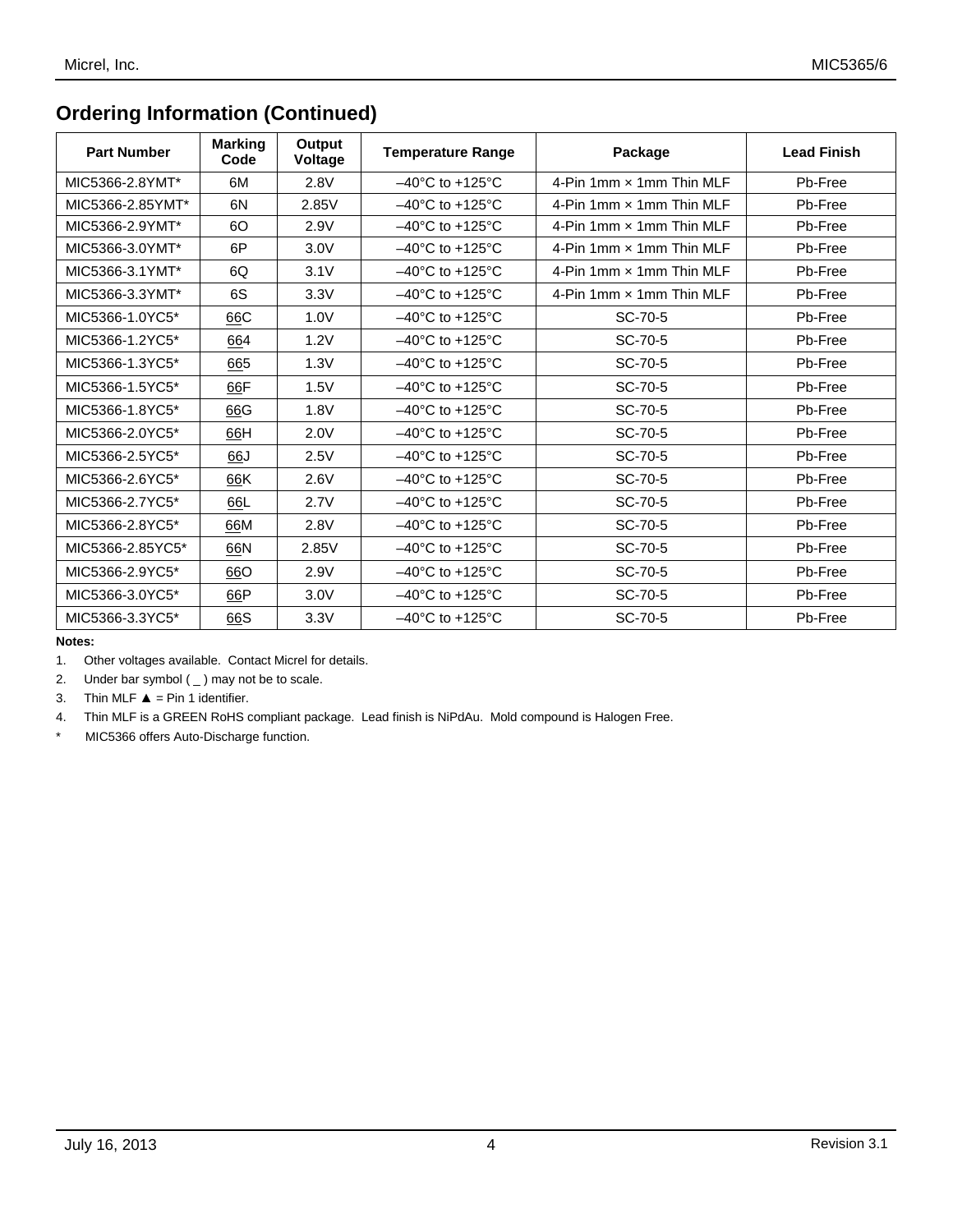## **Pin Configuration**



### **Pin Description**

| <b>Pin Number</b> | <b>Pin Name</b><br><b>Thin MLF-4</b> | <b>Pin Name</b><br><b>TSOT23-5</b> | <b>Pin Name</b><br><b>SC-70-5</b> | <b>Pin Function</b>                                                           |
|-------------------|--------------------------------------|------------------------------------|-----------------------------------|-------------------------------------------------------------------------------|
|                   | <b>VOUT</b>                          |                                    |                                   | Output Voltage.                                                               |
|                   |                                      | <b>VIN</b>                         | <b>VIN</b>                        | Supply Input.                                                                 |
| 2                 | <b>GND</b>                           | <b>GND</b>                         | <b>GND</b>                        | Ground                                                                        |
| 3                 | EN                                   | EN                                 | <b>EN</b>                         | Enable Input: Active High. High = $ON$ ; Low = OFF. Do not leave<br>floating. |
| 4                 | <b>VIN</b>                           |                                    |                                   | Supply Input.                                                                 |
| 4                 |                                      | NC.                                | NC.                               | No connect. Not internally connected.                                         |
| 5                 |                                      | <b>VOUT</b>                        | <b>VOUT</b>                       | Output Voltage.                                                               |
| <b>EP</b>         | HS Pad                               | <b>NA</b>                          | <b>NA</b>                         | Exposed Heatsink Pad.                                                         |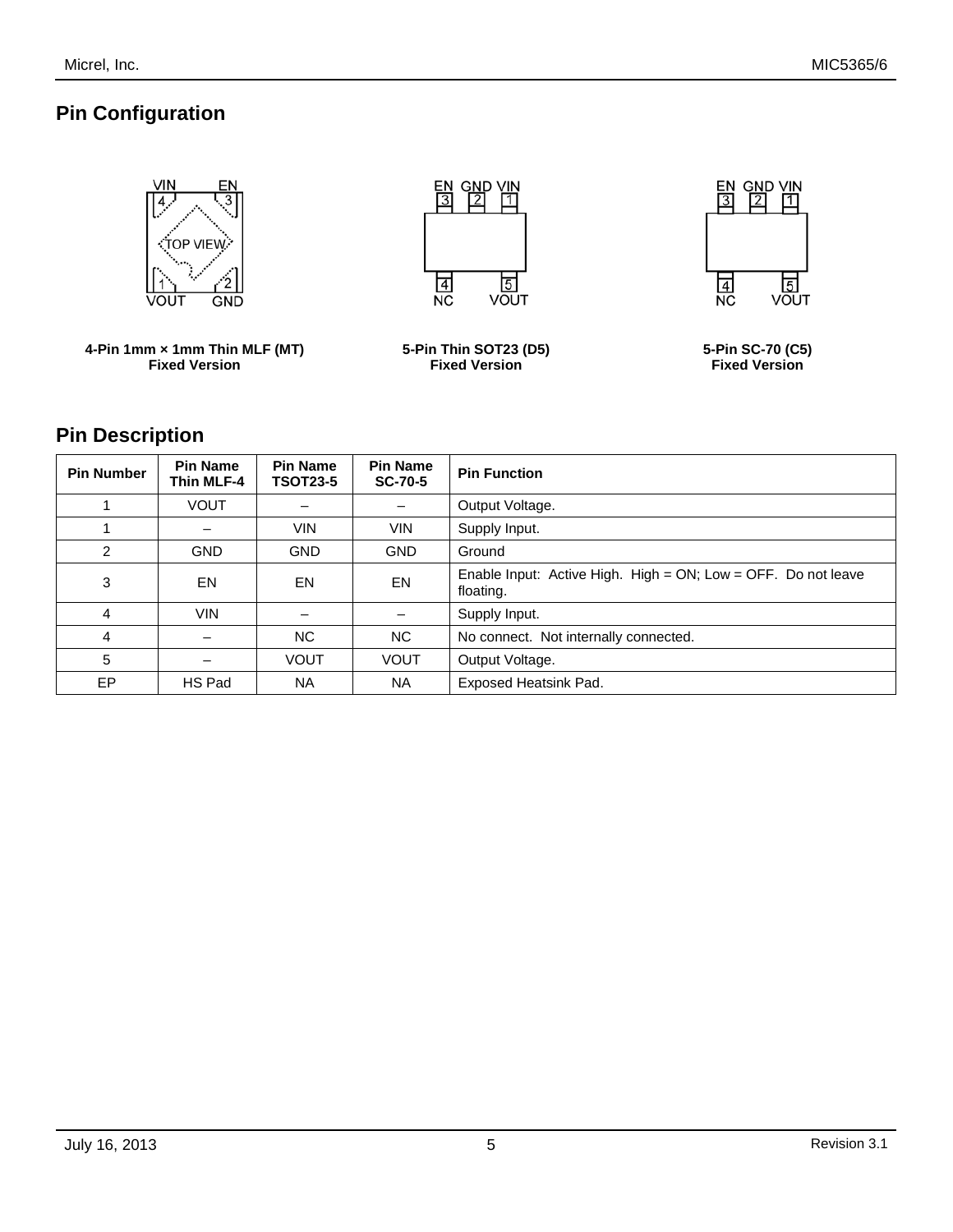## **Absolute Maximum Ratings(1)**

| Lead Temperature (soldering, 3usec) 260°C |  |
|-------------------------------------------|--|
|                                           |  |
|                                           |  |
|                                           |  |

### **Operating Ratings(2)**

| Junction Temperature (T <sub>J</sub> ) -40°C to +125°C |  |
|--------------------------------------------------------|--|
| <b>Junction Thermal Resistance</b>                     |  |
| 1mm x 1mm Thin MLF-4 $(\theta_{JA})$ 240°C/W           |  |
|                                                        |  |
|                                                        |  |

## **Electrical Characteristics(5)**

 $V_{IN} = V_{EN} = V_{OUT} + 1V$ ;  $C_{IN} = C_{OUT} = 1 \mu F$ ;  $I_{OUT} = 100 \mu A$ ;  $T_J = 25^{\circ}C$ , **bold** values indicate  $-40^{\circ}C$  to +125°C, unless noted.

| <b>Parameter</b>                                                                               | <b>Condition</b>                                                      | Min.   | Typ. | Max.   | <b>Units</b>  |
|------------------------------------------------------------------------------------------------|-----------------------------------------------------------------------|--------|------|--------|---------------|
|                                                                                                | Variation from nominal V <sub>OUT</sub>                               | $-2.0$ |      | $+2.0$ | %             |
| <b>Output Voltage Accuracy</b>                                                                 | Variation from nominal $V_{\text{OUT}}$ ; -40°C to +125°C             | $-3.0$ |      | $+3.0$ | $\%$          |
| Line Regulation                                                                                | $V_{IN}$ = $V_{OUT}$ +1V to 5.5V; $I_{OUT}$ = 100µA                   |        | 0.02 | 0.3    | %             |
| Load Regulation <sup>(6)</sup>                                                                 | $I_{\text{OUT}} = 100\mu\text{A}$ to 150mA                            |        | 0.3  | 1      | %             |
|                                                                                                | $I_{\text{OUT}} = 50 \text{mA}$ ; $V_{\text{OUT}} \geq 2.8 \text{V}$  |        | 55   | 110    | mV            |
| Dropout Voltage <sup>(7)</sup>                                                                 | $I_{\text{OUT}} = 150 \text{mA}$ ; $V_{\text{OUT}} \geq 2.8 \text{V}$ |        | 155  | 310    | mV            |
| Ground Pin Current <sup>(8)</sup><br>Ground Pin Current in Shutdown<br><b>Ripple Rejection</b> | $I_{\text{OUT}} = 50 \text{mA}$ ; $V_{\text{OUT}} < 2.8 \text{V}$     |        | 60   | 135    | mV            |
|                                                                                                | $I_{OUT} = 150mA$ ; $V_{OUT} < 2.8V$                                  |        | 180  | 380    | mV            |
|                                                                                                | $I_{\text{OUT}} = 0 \text{mA}$                                        |        | 29   | 39     | μA            |
|                                                                                                | $V_{FN} \leq 0.2V$                                                    |        | 0.05 | 1      | μA            |
|                                                                                                | $f = up to 1kHz$ ; $C_{OUT} = 1\mu F$                                 |        | 80   |        | dB            |
| <b>Current Limit</b>                                                                           | f = 1kHz - 10kHz; $C_{OUT}$ = 1µF                                     |        | 65   |        | dB            |
|                                                                                                | $V_{OUT} = 0V$                                                        | 200    | 325  | 550    | mA            |
| <b>Output Voltage Noise</b>                                                                    | $C_{\text{OUT}} = 1 \mu F$ , 10Hz to 100kHz                           |        | 200  |        | $\mu V_{RMS}$ |
| Auto-Discharge NFET<br>Resistance                                                              | MIC5366 Only; $V_{FN} = 0V$ ; $V_{IN} = 3.6V$ ; $I_{OUT} = -3mA$      |        | 30   |        | Ω             |
| <b>Enable Input</b>                                                                            |                                                                       |        |      |        |               |
|                                                                                                | Logic Low                                                             |        |      | 0.2    | $\vee$        |
| Enable Input Voltage                                                                           | Logic High                                                            | 1.2    |      |        | $\vee$        |
|                                                                                                | $V_{IL} \leq 0.2V$                                                    |        | 0.01 | 1      | μA            |
| Enable Input Current                                                                           | $V_{IH} \ge 1.2V$                                                     |        | 0.01 | 1      | μA            |
| Turn-on Time                                                                                   | $C_{\text{OUT}} = 1 \mu F$ ; $I_{\text{OUT}} = 150 \text{mA}$         |        | 50   | 125    | μs            |

**Notes:**

- 1. Exceeding the absolute maximum rating may damage the device.
- 2. The device is not guaranteed to function outside its operating rating.
- 3. The maximum allowable power dissipation of any T<sub>A</sub> (ambient temperature) is P<sub>D(max)</sub> = T<sub>J(max)</sub> T<sub>A</sub>) /  $\theta_{JA}$ . Exceeding the maximum allowable power dissipation will result in excessive die temperature, and the regulator will go into thermal shutdown.
- 4. Devices are ESD sensitive. Handling precautions recommended. Human body model, 1.5kΩ in series with 100pF.
- 5. Specification for packaged product only.
- 6. Regulation is measured at constant junction temperature using low duty cycle pulse testing, changes in output voltage due to heating effects are covered by the thermal regulation specification.
- 7. Dropout voltage is defined as the input-to-output differential at which the output voltage drops 2% below its nominal value measured at 1V differential. For outputs below 2.5V, dropout voltage is the input-to-output differential with the minimum input voltage 2.5V.
- 8. Ground pin current is the regulator quiescent current. The total current drawn from the supply is the sum of the load current plus the ground pin current.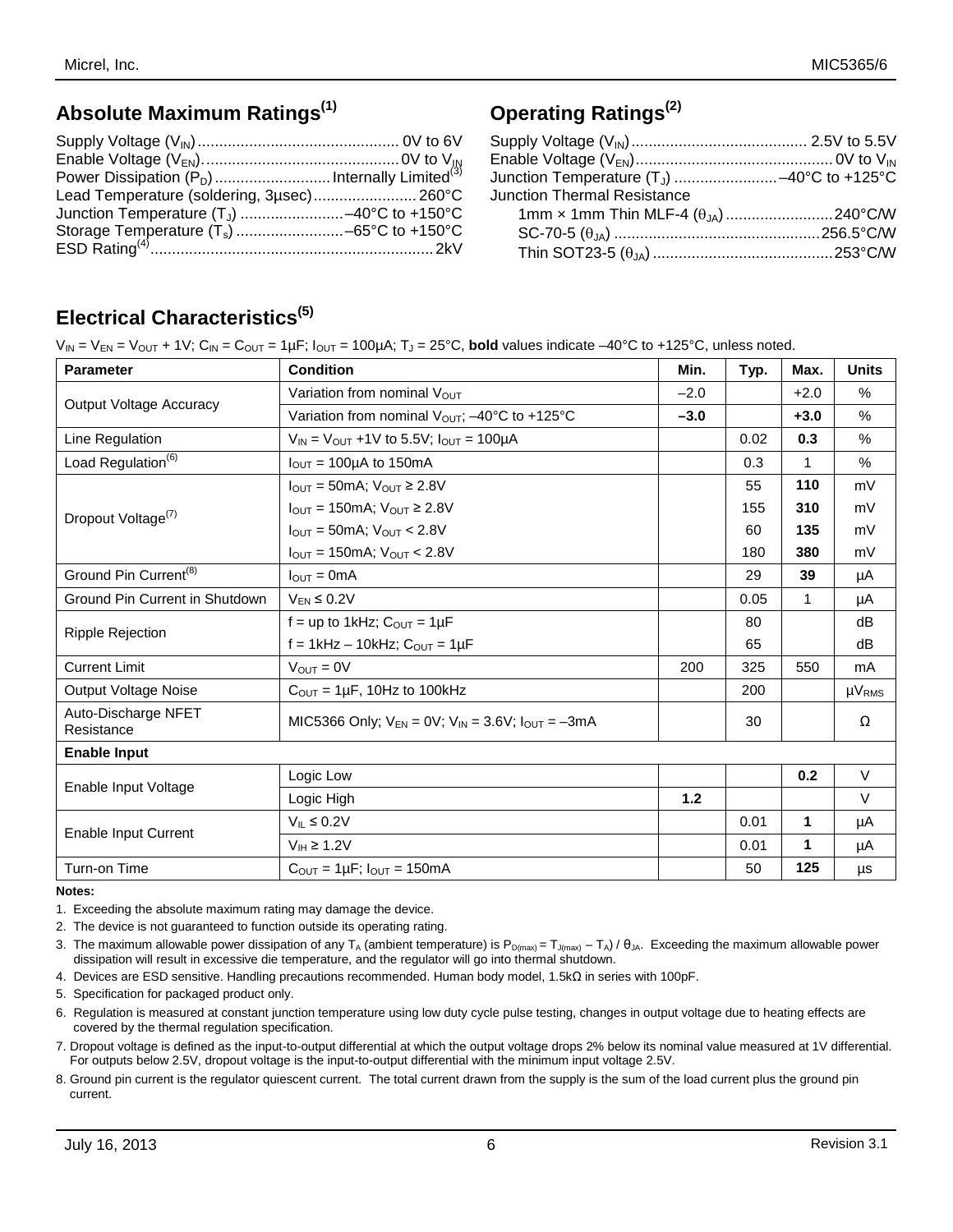## **Typical Characteristics**













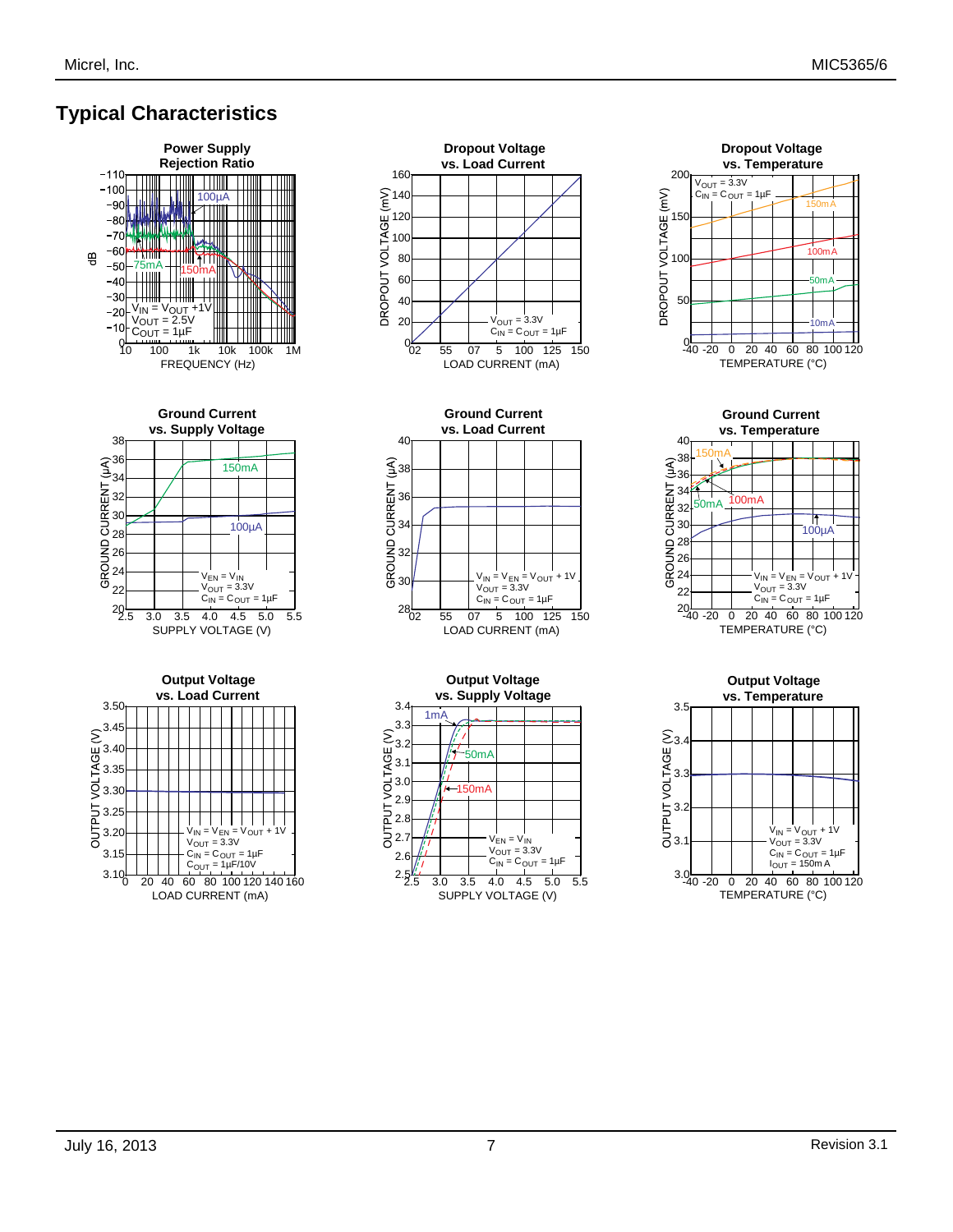## **Typical Characteristics (Continued)**



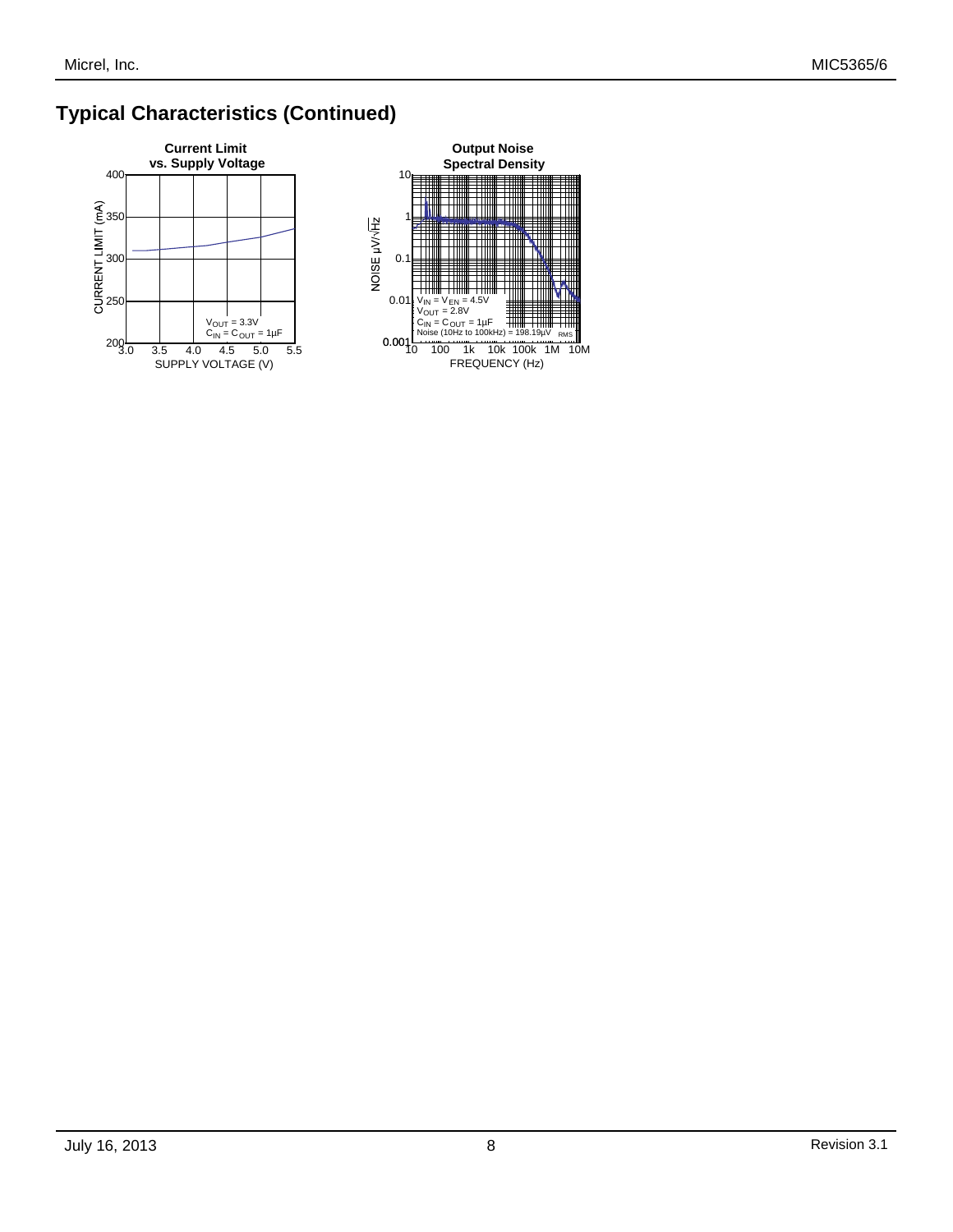### **Functional Characteristics**



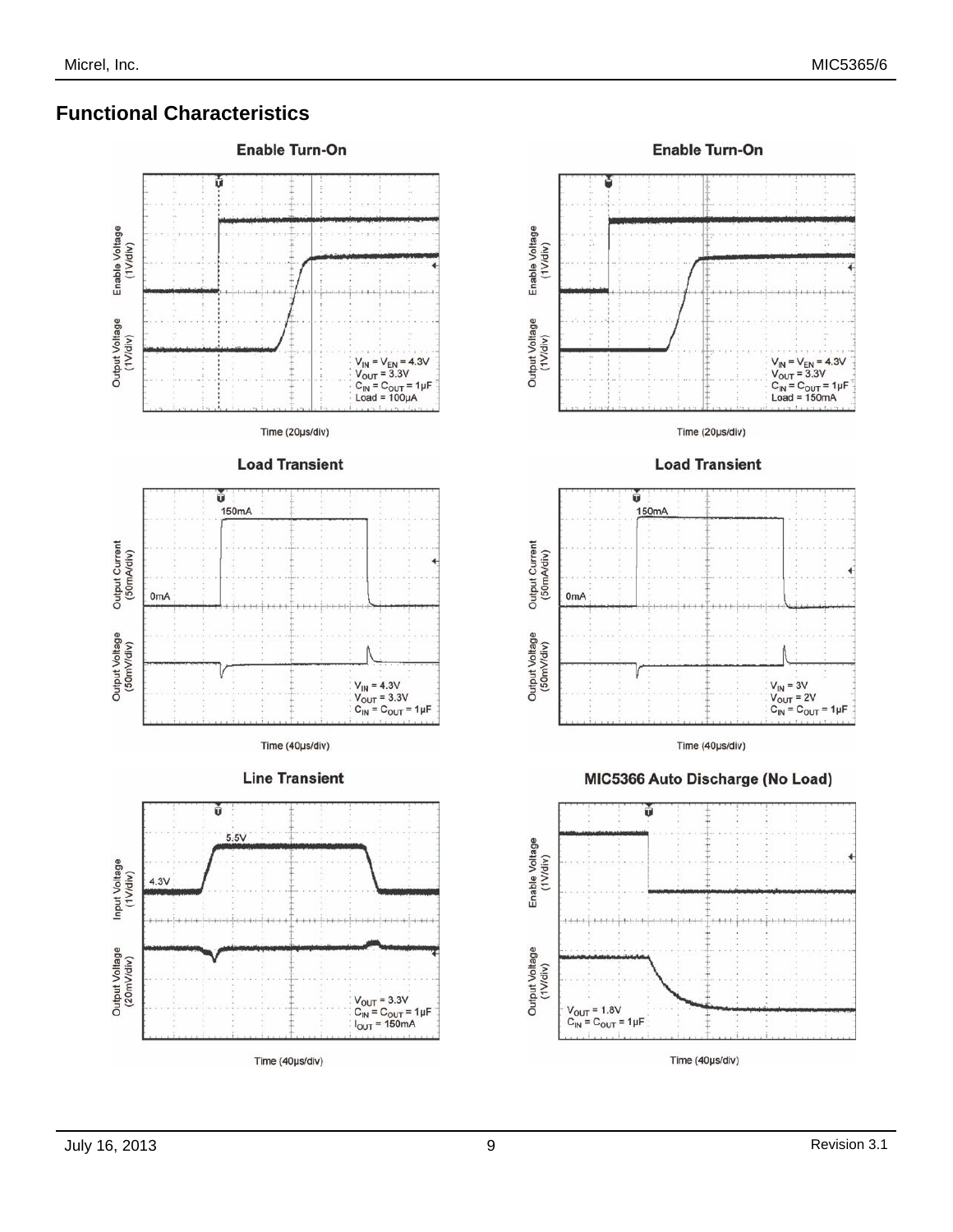### **Application Information**

MIC5365 and MIC5366 are Low noise 150mA LDOs. The MIC5366 includes an auto-discharge circuit that is switched on when the regulator is disabled through the Enable pin. The MIC5365/6 regulator is fully protected from damage due to fault conditions, offering linear current limiting and thermal shutdown.

#### **Input Capacitor**

The MIC5365/6 is a high-performance, high bandwidth device. An input capacitor of 1µF is required from the input to ground to provide stability. Low-ESR ceramic capacitors provide optimal performance at a minimum of space. Additional high-frequency capacitors, such as small-valued NPO dielectric-type capacitors, help filter out high-frequency noise and are good practice in any RF-based circuit. X5R or X7R dielectrics are recommended for the input capacitor. Y5V dielectrics lose most of their capacitance over temperature and are therefore, not recommended.

#### **Output Capacitor**

The MIC5365/6 requires an output capacitor of 1µF or greater to maintain stability. The design is optimized for use with low-ESR ceramic chip capacitors. High ESR capacitors are not recommended because they may cause high frequency oscillation. The output capacitor can be increased, but performance has been optimized for a 1µF ceramic output capacitor and does not improve significantly with larger capacitance.

X7R/X5R dielectric-type ceramic capacitors are recommended because of their temperature performance. X7R-type capacitors change capacitance by 15% over their operating temperature range and are the most stable type of ceramic capacitors. Z5U and Y5V dielectric capacitors change value by as much as 50% and 60%, respectively, over their operating temperature ranges. To use a ceramic chip capacitor with Y5V dielectric, the value must be much higher than an X7R ceramic capacitor to ensure the same minimum capacitance over the equivalent operating temperature range.

#### **No-Load Stability**

Unlike many other voltage regulators, the MIC5365/6 will remain stable and in regulation with no load. This is especially important in CMOS RAM keep-alive applications.

#### **Enable/Shutdown**

The MIC5365/6 comes with an active-high enable pin that allows the regulator to be disabled. Forcing the enable pin low disables the regulator and sends it into a "zero" off-mode-current state. In this state, current consumed by the regulator goes nearly to zero. Forcing the enable pin high enables the output voltage. The active-high enable pin uses CMOS technology and the enable pin cannot be left floating; a floating enable pin may cause an indeterminate state on the output.

#### **Thermal Considerations**

The MIC5365/6 is designed to provide 150mA of continuous current in a very small package. Maximum ambient operating temperature can be calculated based on the output current and the voltage drop across the part. For example if the input voltage is 3.6V, the output voltage is  $2.8V$ , and the output current = 150mA. The actual power dissipation of the regulator circuit can be determined using the equation:

$$
P_D = (V_{IN} - V_{OUT1}) I_{OUT} + V_{IN} I_{GND}
$$

Because this device is CMOS and the ground current is typically <100µA over the load range, the power dissipation contributed by the ground current is < 1% and can be ignored for this calculation:

$$
P_D = (3.6V - 2.8V) \times 150mA
$$
  
\n $P_D = 0.120W$ 

To determine the maximum ambient operating temperature of the package, use the junction-to-ambient thermal resistance of the device and the following basic equation:

$$
P_{D(MAX)}=\left(\frac{T_{J(max)}-T_A}{\theta_{JA}}\right)
$$

 $T_{J(max)}$  = 125°C, the maximum junction temperature of the die,  $\theta_{JA}$  thermal resistance = 250°C/W for the YMT package, 256.5°C/W for the SC-70-5 package and 235°C/W for the MIC5365/6 in the TSOT23-5 package .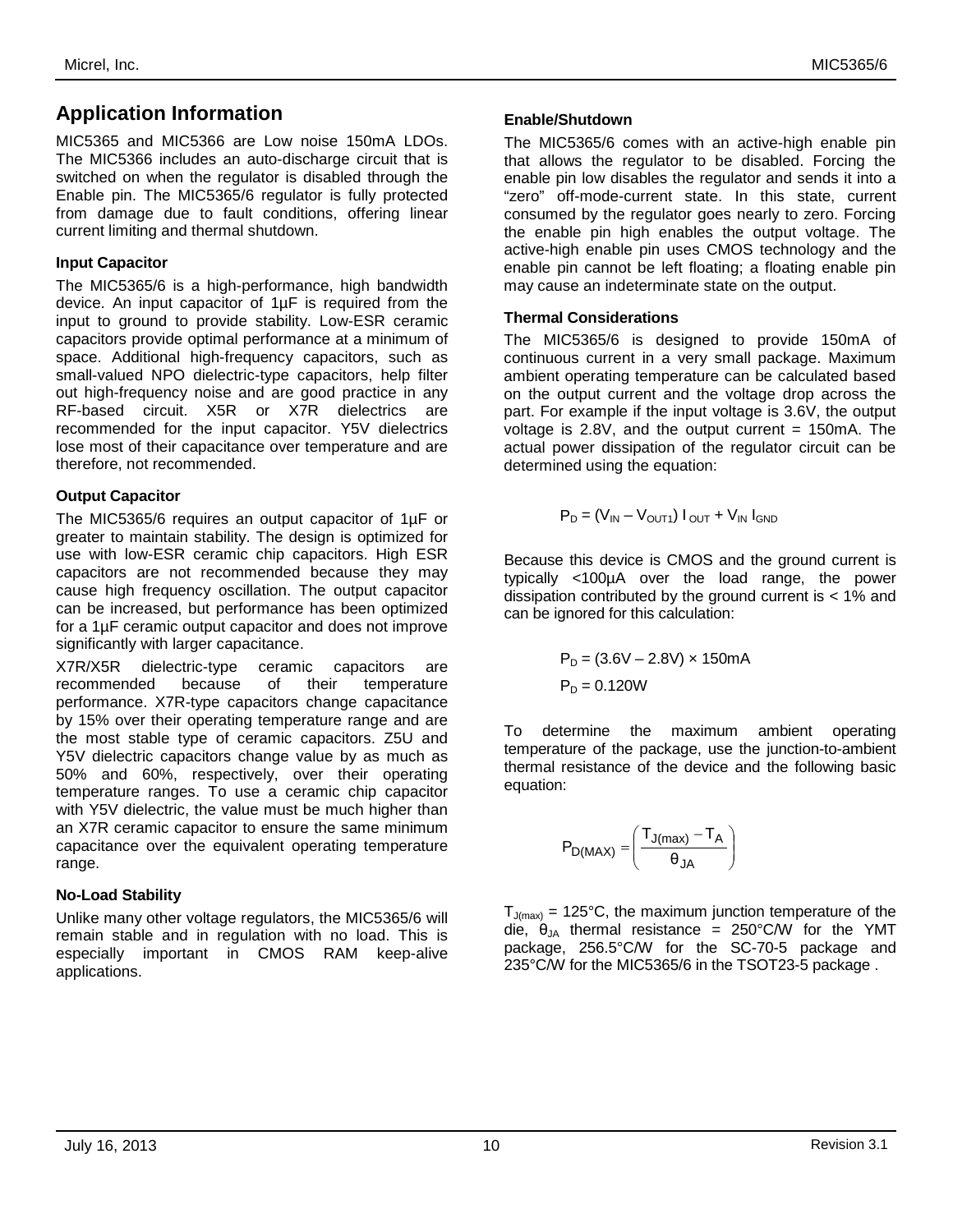Substituting  $P_D$  for  $P_{D(max)}$  and solving for the ambient operating temperature will give the maximum operating conditions for the regulator circuit. The junction-toambient thermal resistance for the minimum footprint is 250°C/W.

The maximum power dissipation must not be exceeded for proper operation.

For example, when operating the MIC5365-2.8YMT at an input voltage of 3.6V and 150mA load with a minimum footprint layout, the maximum ambient operating temperature  $T_A$  can be determined as follows:

$$
0.120W = (125^{\circ}C - T_A)/(250^{\circ}C/W)
$$
  
T<sub>A</sub> = 95°C

Therefore the maximum ambient operating temperature of 95°C is allowed in a 1mm x 1mm MLF package. For a full discussion of heat sinking and thermal effects on voltage regulators, refer to the "Regulator Thermals" section of *Micrel's Designing with Low-Dropout Voltage Regulators* handbook. This information can be found on Micrel's website at:

[http://www.micrel.com/\\_PDF/other/LDOBk\\_ds.pdf](http://www.micrel.com/_PDF/other/LDOBk_ds.pdf)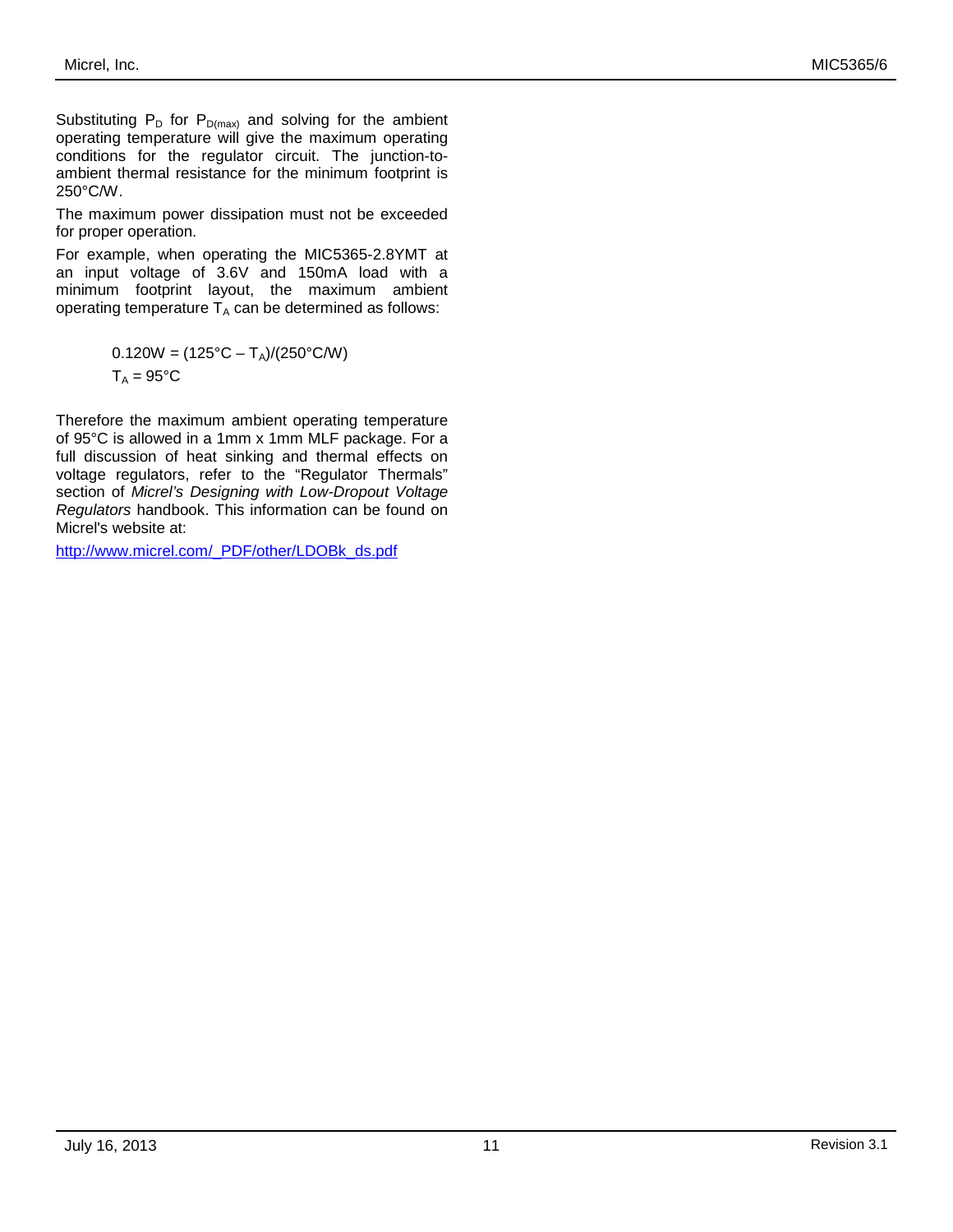## **Typical Application (YMT)**



### **Bill of Materials**

| Item   | <b>Part Number</b> | <b>Manufacturer</b>         | <b>Description</b>                          | Qty. |
|--------|--------------------|-----------------------------|---------------------------------------------|------|
| C1. C2 | GRM155R61A105KE15D | Murata <sup>(1)</sup>       | Capacitor, 1µF Ceramic, 10V, X5R, Size 0402 |      |
| U1     | MIC5365/6-xxYMT    | Micrel, Inc. <sup>(2)</sup> | High-Performance Single 150mA LDO           |      |

**Notes:**

1. Murata: [www.murata.com.](http://www.murata.com/)

2. **Micrel, Inc.: www.micrel.com.**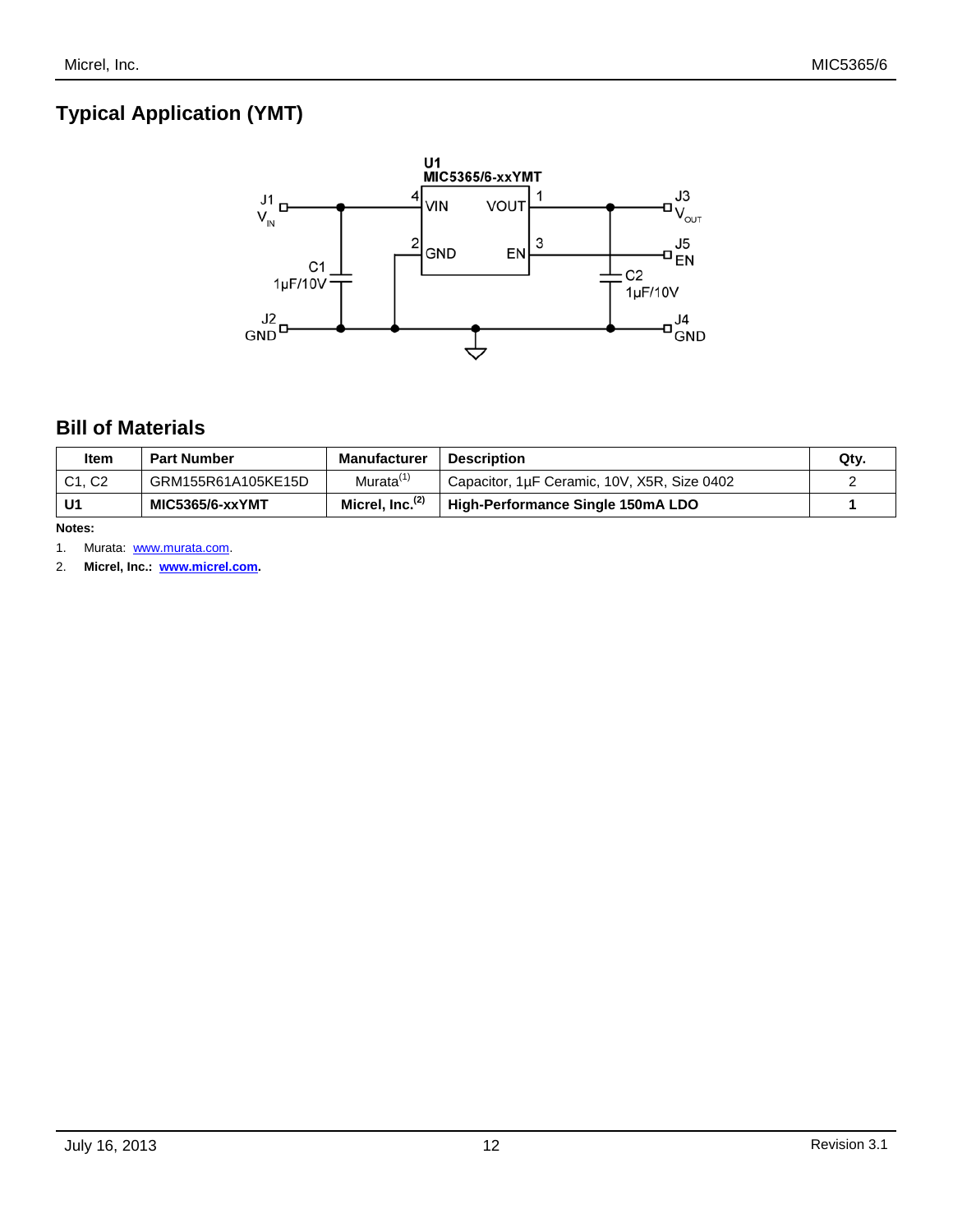# **Typical Application (YC5)**



### **Bill of Materials**

| Item   | <b>Part Number</b> | Manufacturer                | <b>Description</b>                          | Qty. |
|--------|--------------------|-----------------------------|---------------------------------------------|------|
| C1. C2 | C1005X5R1A105K     | $TDK^{(1)}$                 | Capacitor, 1µF Ceramic, 10V, X5R, Size 0402 |      |
| U1     | MIC5365/6-xxYC5    | Micrel, Inc. <sup>(2)</sup> | High-Performance Single 150mA LDO           |      |

**Notes:**

1. TDK: [www.tdk.com.](http://www.tdk.com/)

2. **Micrel, Inc.: www.micrel.com.**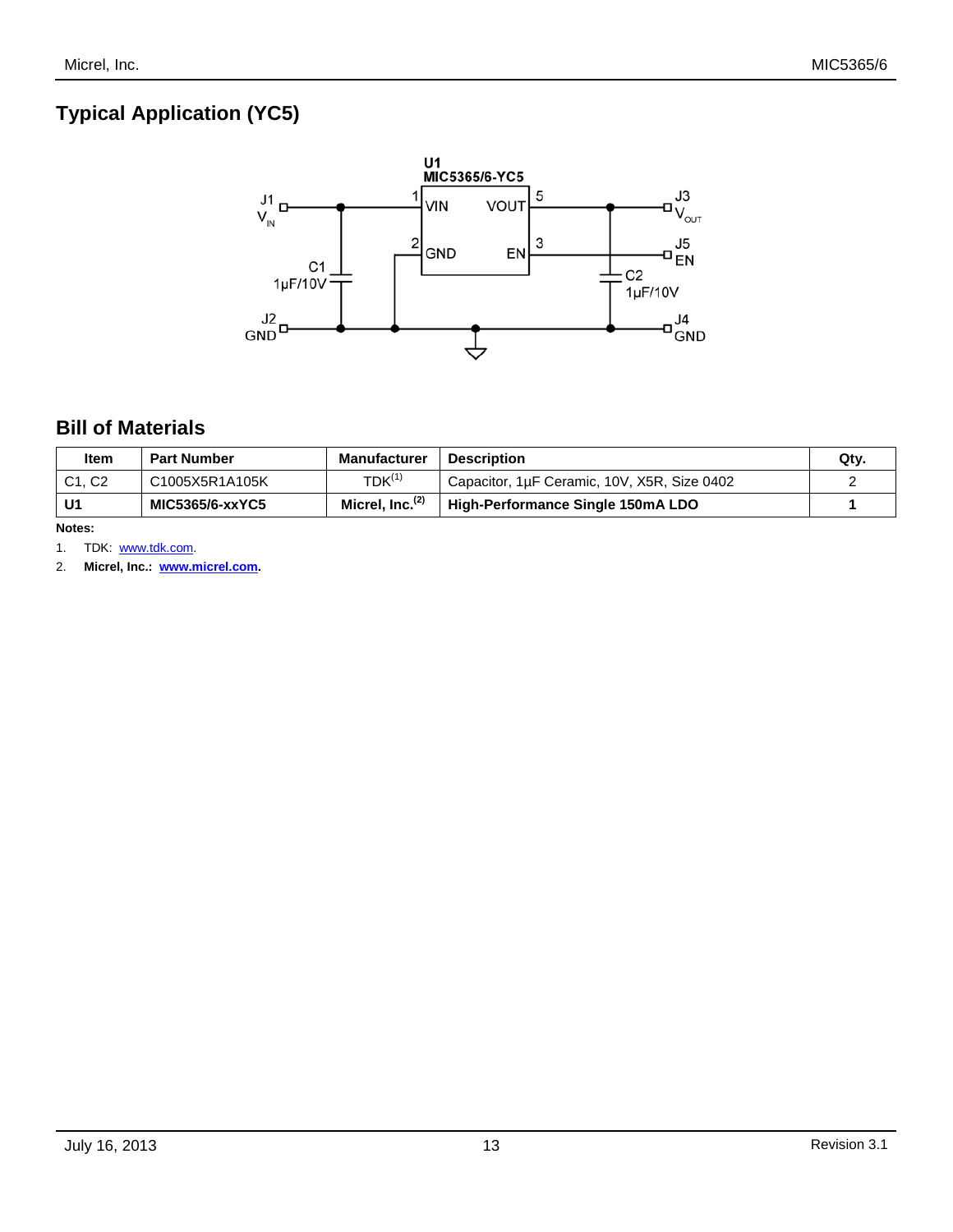# **Typical Application (YD5)**



### **Bill of Materials**

| Item   | <b>Part Number</b> | <b>Manufacturer</b>         | <b>Description</b>                          | Qty. |
|--------|--------------------|-----------------------------|---------------------------------------------|------|
| C1. C2 | C1005X5R1A105K     | $TDK^{(1)}$                 | Capacitor, 1µF Ceramic, 10V, X5R, Size 0402 |      |
| U1     | MIC5365/6-xxYD5    | Micrel, Inc. <sup>(2)</sup> | High-Performance Single 150mA LDO           |      |

**Notes:**

1. TDK: [www.tdk.com.](http://www.tdk.com/)

2. **Micrel, Inc.: www.micrel.com.**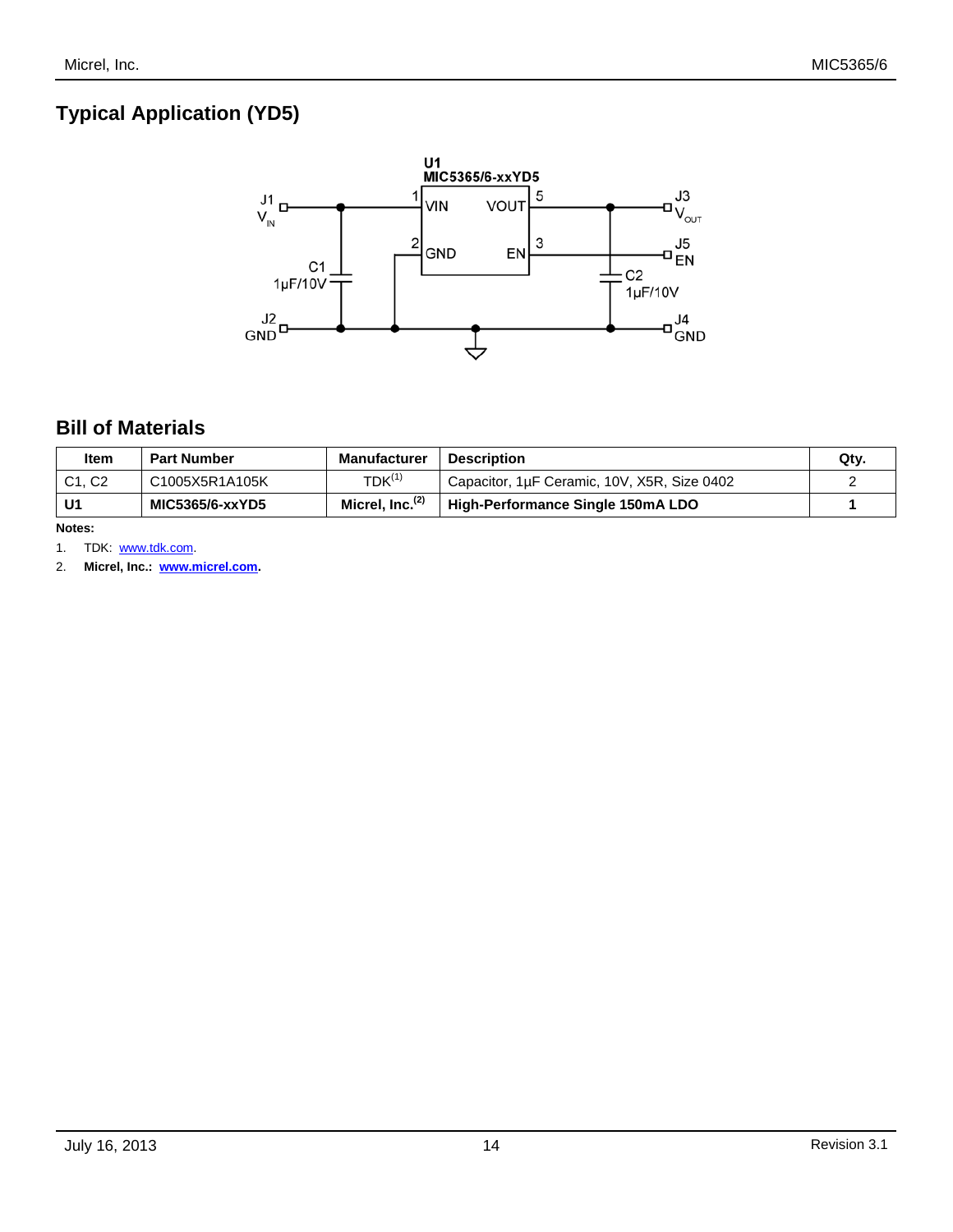### **PCB Layout Recommendations (1mm x 1mm Thin MLF)**



**Top Layer**



**Bottom Layer**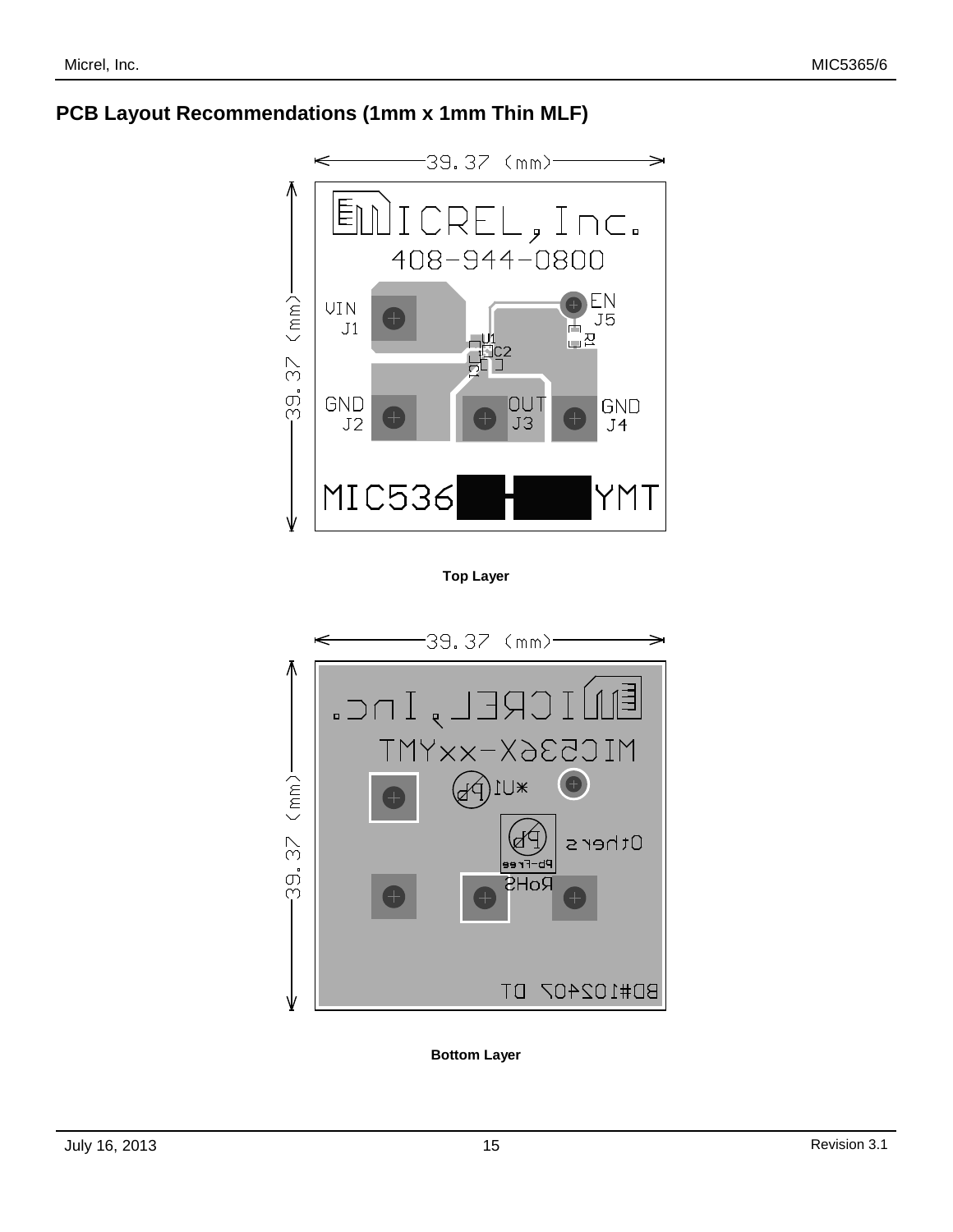### **PCB Layout Recommendations (SC-70-5)**



**Top Layer**



**Bottom Layer**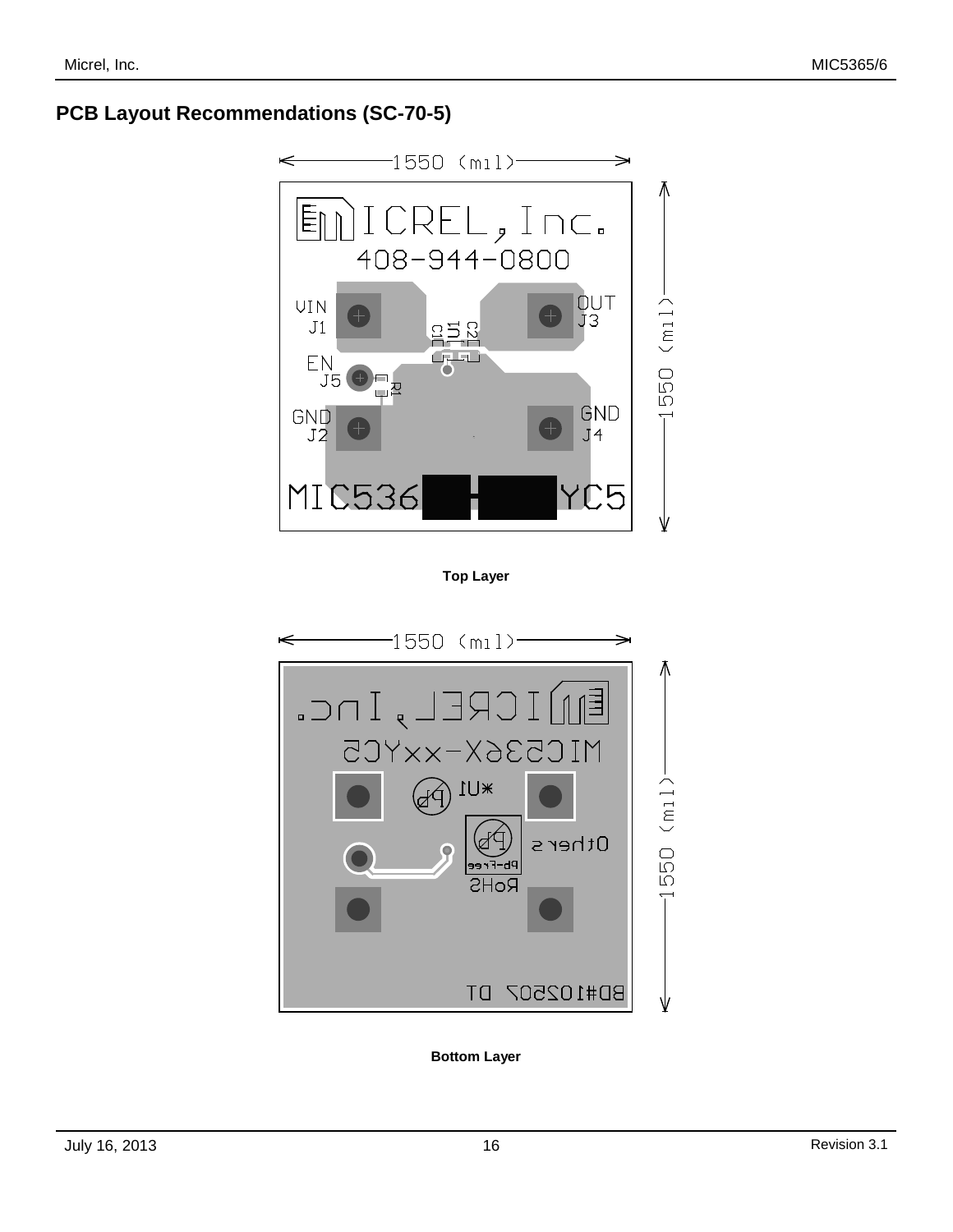## **Package Information(1)**



### SIDE VIEW

**4-Pin 1mm × 1mm Thin MLF (MT)**

#### **Note:**

1. Package information is correct as of the publication date. For updates and most current information, go t[o www.micrel.com.](http://www.micrel.com/)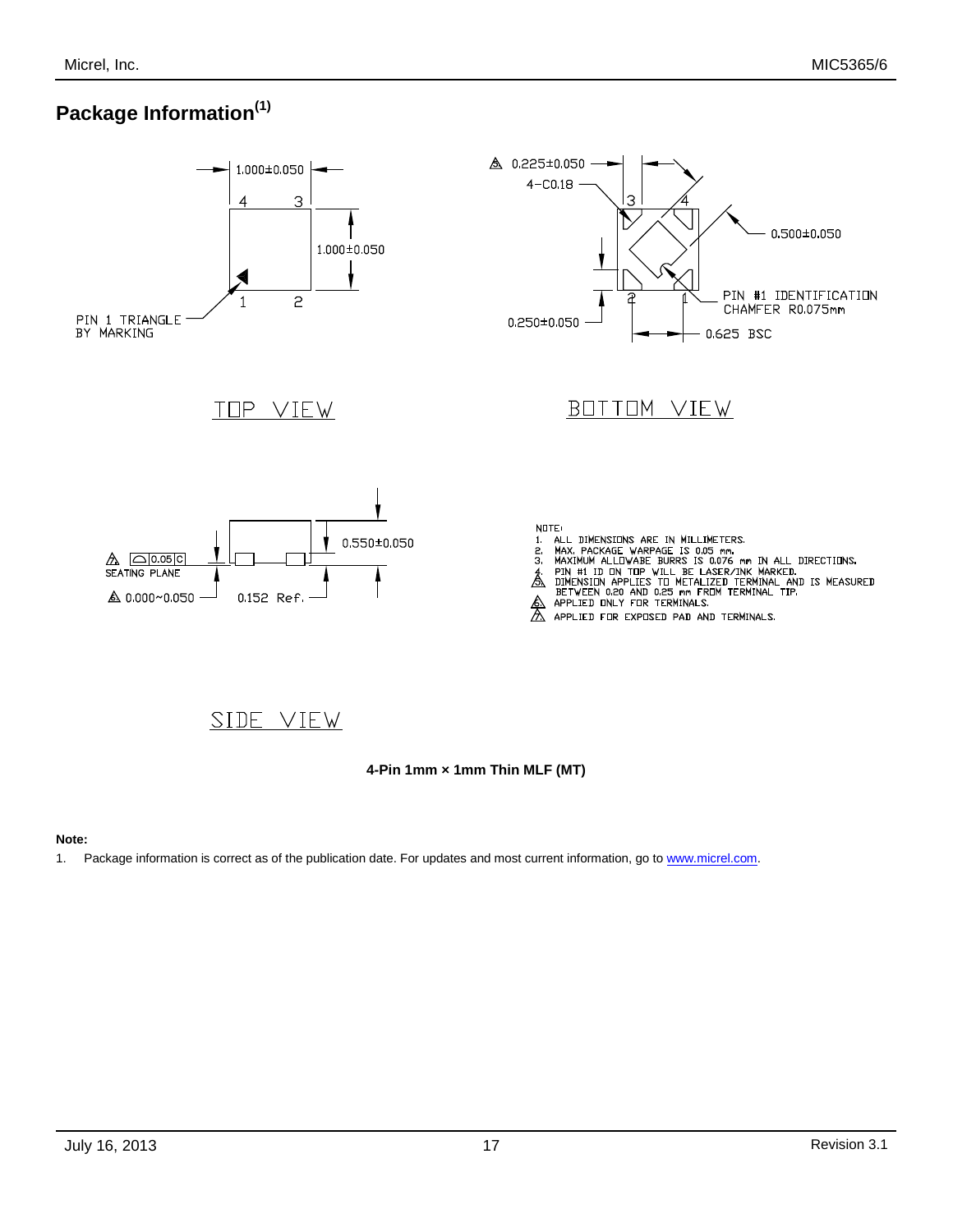# **Package Information(1) (Continued)**







1. ALL DIMENSIONS ARE IN MILLIMETERS. 2. DIMENSIONS ARE INCLUSIVE OF PLATING.

3. DIMENSIONS ARE EXCLUSIVE OF MOLD FLASH & METAL BURR.



|  | $0.00 - 0.10$ |  |
|--|---------------|--|
|  |               |  |
|  |               |  |
|  |               |  |

SIDE VIEW

**5-Pin SC-70 (C5)**

NOTE: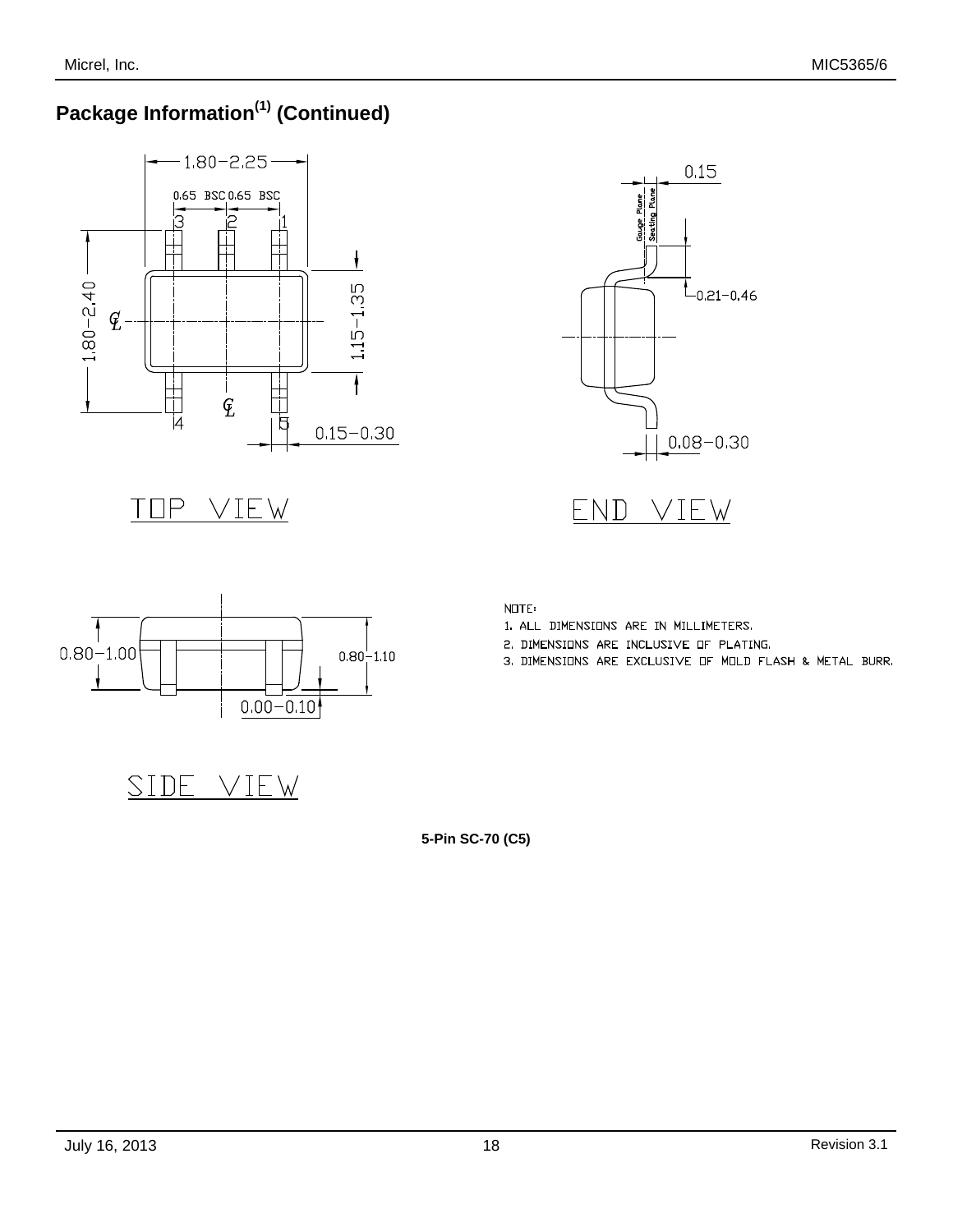# **Package Information(1) (Continued)**











**NOTE:** 

- 1. Dimensions and tolerances are as per ANSI Y14.5M, 1994.
- 2. Die is facing up for mold. Die is facing down for trim/form, ie. reverse trim/form.
- A Dimensions are exclusive of mold flash and gate burr. 4. The footlength measuring is based on the gauge plane method.
- 5. All specification comply to Jedec Spec M0193 Issue C.
- 6. All dimensions are in millimeters.



**5-Pin Thin SOT23 (D5)**